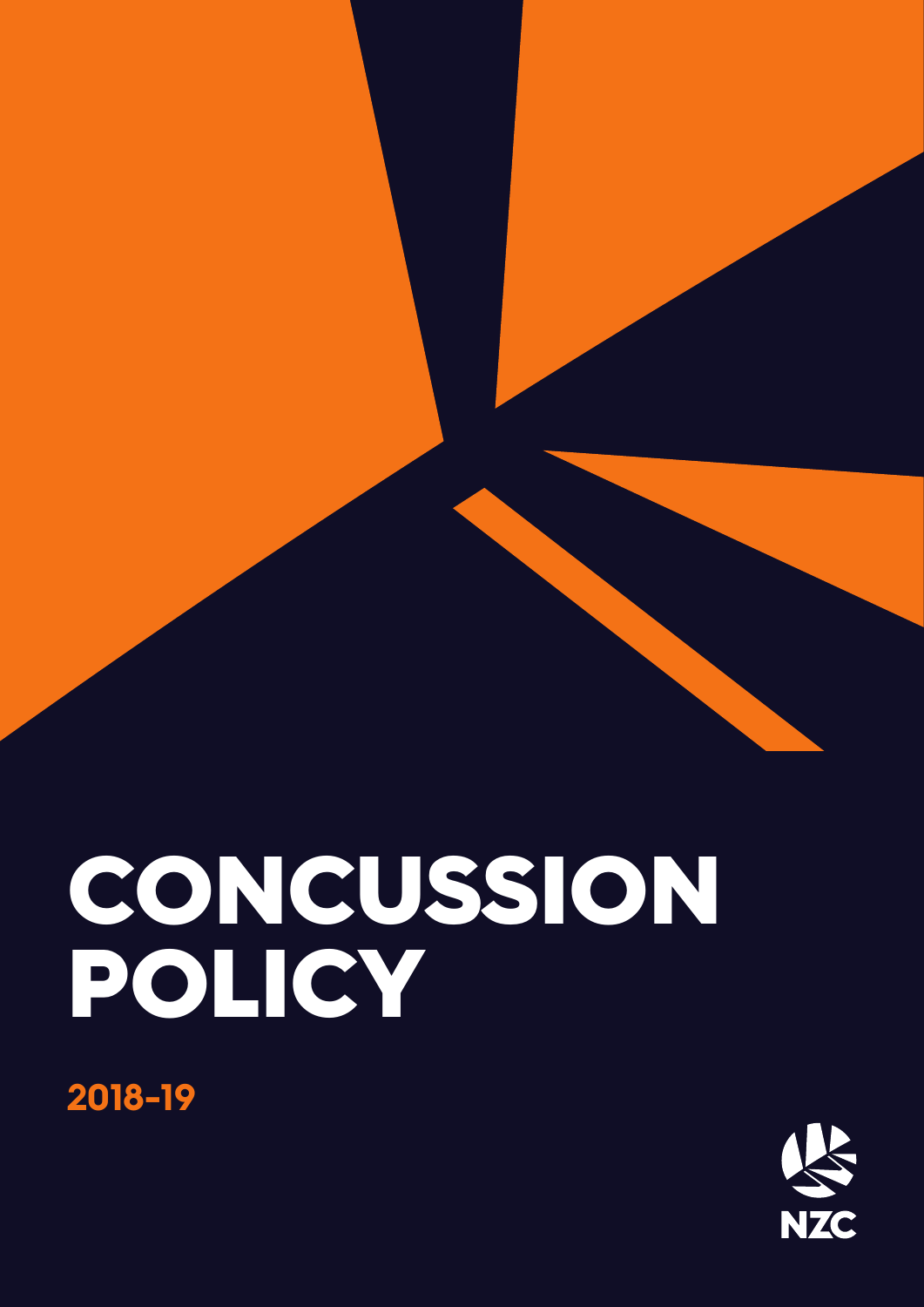# **CONCUSSION POLICY**

NZC recognises the increasing awareness in respect to the management of concussion within the sport and recreation community.

This awareness has occurred in parallel with an increased understanding of the potential for short and long-term effects of concussion on player health and performance.

It also coincides with a heightened focus on the management of medical and player welfare issues pertaining to professional cricket participants in general.

NZC has prepared a policy document in respect of concussion to provide guidance to all those who participate in cricket - from player to administrator.

# **1. Purpose**

To ensure the prompt recognition and appropriate management of concussion in people participating in cricket in New Zealand.

#### **2. Scope**

The first part of the policy covers matches when medical personnel are present at a domestic match, specifically:

- Domestic Men's 4 Day Competition
- Domestic Men's 50 over Competition
- Domestic Men's T20 Competition

The second part of the policy (clause 9) covers matches when medical personnel are not present at a domestic match, including but not limited to:

- Domestic Women's One Day Competition
- Domestic Women's T20 Competition
- National Tournaments
- Community Tournaments

International matches are governed by ICC regulations and therefore will not be covered by this policy.

# **3. Related Documents**

The following related documents have been considered in the preparation of this document:

- Consensus Statement on Concussion in Sport Berlin, 2016
- England Cricket Board Head Injury and Concussion Guidelines 2015
- Cricket Australia Concussion and Head Injury Policy 2014
- NZ Rugby Community Rugby Concussion Guidelines 2017

# **4. Definitions of Concussion and Suspected Concussion**

Many complex definitions exist in relation to the term concussion. These are typically theoretical in nature and do not provide an operational definition by which concussion can be ruled in or out.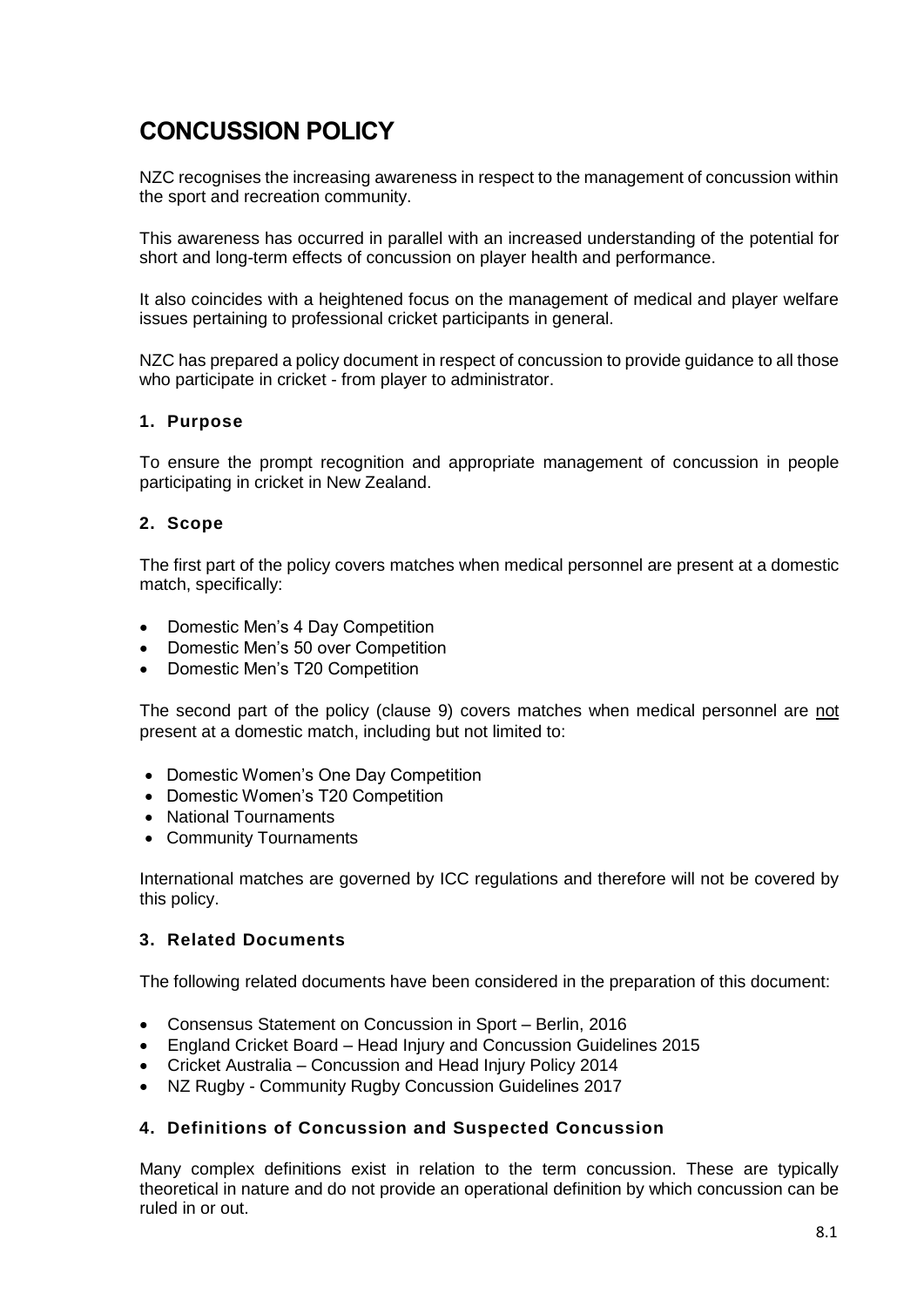Definitions of concussion are further complicated by the interchangeable use of a variety of terms that include mild Traumatic Brain Injury (mTBI).

Rather than seeking to define the term concussion this policy makes the following observations regarding the condition of concussion. These observations also incorporate the pre-diagnosis situation of 'suspected concussion'.

- Concussion is a brain injury.
- Disturbances in neurological function are most often transient
- Symptoms and signs can be highly variable and affect multiple functional domains
- Onset of symptoms and signs can be delayed
- No definitive test is available to make a diagnosis
- Standard neurological imaging is typically normal
- Prognosis concerning return to play is unpredictable

#### **5. NZC's Approach**

NZC supports practices that promote and maintain the health and well-being of its players.

Consistent with this are the accepted management principles which are adhered to in the management of concussion. These are:

**Prevent** – utilise practices that may prevent a concussion injury from occurring

**Recognise** – consider the possibility that a participant may have had a concussive event

**Remove** – remove the player from the danger for further assessment

**Refer** – utilise experts in concussion where possible

**Recover** – ensure that appropriate management practices are adhered to

**Return** – return to play when fully recovered

These principles are consistent with the approach to concussion management employed in many sporting organisations around the world.

The remainder of this document builds on these principles and provides guidance for players, match and team officials and administrators.

#### **6. Concussion Management – when medical personnel are present at the match (including team physios).**

# *6.1 Prevention*

*a. Safety equipment*

NZC has adopted a policy concerning the use of helmets that must be followed. It is expected that all professional players will comply with the contents of this policy.

*(Note: Reference documents:* **NZC HELMET POLICY** and **GUIDELINES TO ACCOMPANY HELMET POLICY**)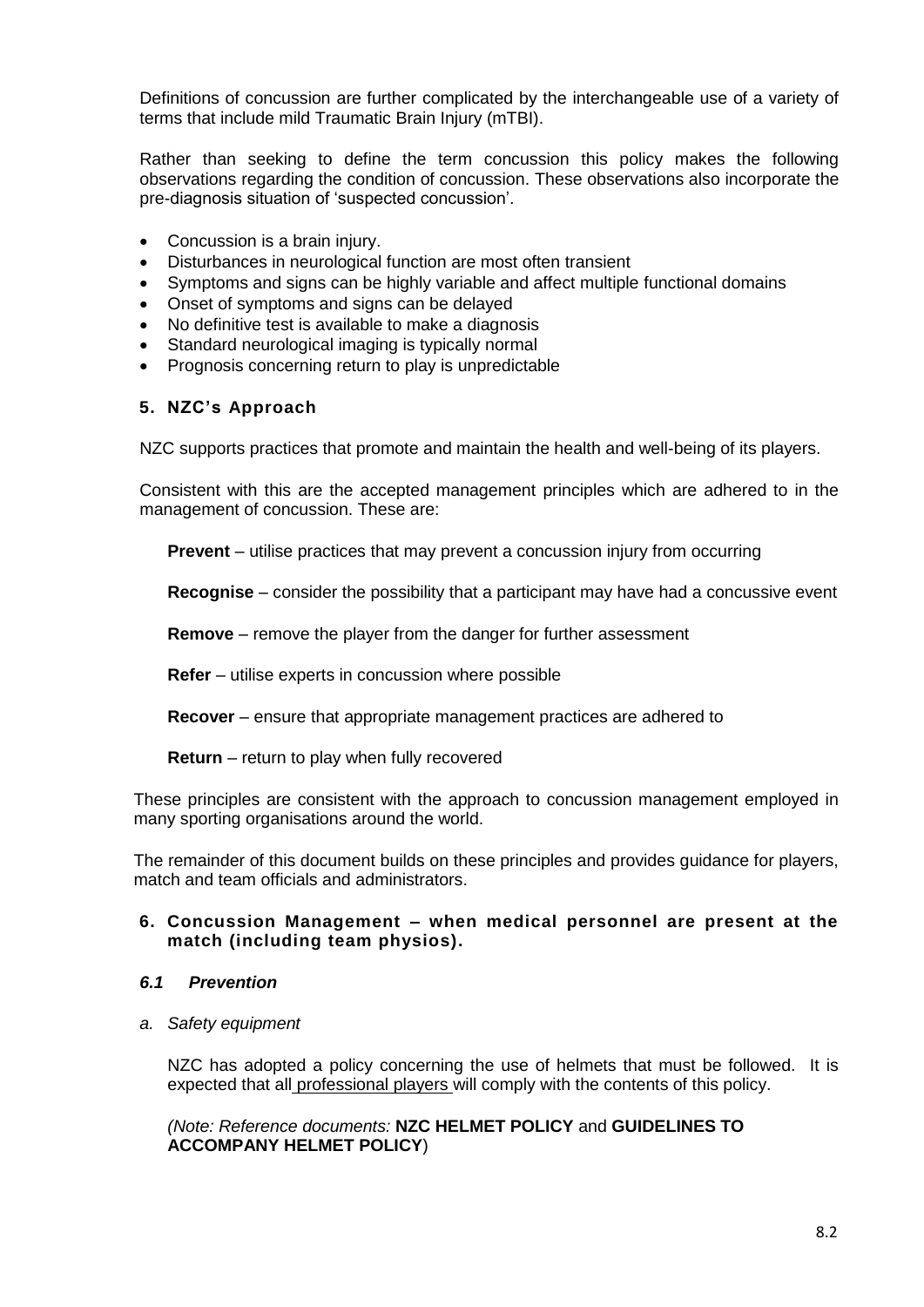# *b. Screening*

All players should have a baseline SCAT undertaken in the pre-season period by their team medical staff. This will assist with any potential post-injury assessment that a participant is required to undertake with a medical professional. Repeat baseline SCAT tests should be undertaken on a yearly basis.

It is preferred that this is stored in an online electronic format.

# *c. Education*

All participants should receive education around the instigation of relevant parts of this policy. This includes:

- **Players**
- Team Management
- **Umpires**
- Match Referees

The form of this may vary from group to group. The minimum requirement is that participants are familiar with this policy document. This may be supplemented by a presentation from team medical staff.

*d. Medical Meeting*

Prior to the commencement of play the Match Referee will convene a medical meeting that involves the umpires, team medical staff and St Johns staff (if present). This will take place 70 minutes prior to play starting.

This will cover at least the following topics:

- Introductions of all assembled match/ team staff
- **Concussion**
- Ambulance/ paramedics location including ground access
- AED location

# *6.2 Recognition*

This refers to the immediate on-field and subsequent off-field management.

Those involved with the management of concussion in cricket are reminded that concussion can occur in many different scenarios including (but not limited to):

- Struck by ball
- Struck by bat
- Collision (with players and/or hoardings)
- Head striking the ground

Upon recognising that such a scenario has arisen (which has the potential to result in a concussion injury) umpires are instructed to request team medical staff assess the player on the field.

When assessing an injured player, it is expected that other players will maintain a respective distance from the situation to allow an accurate assessment to be take place. Umpires will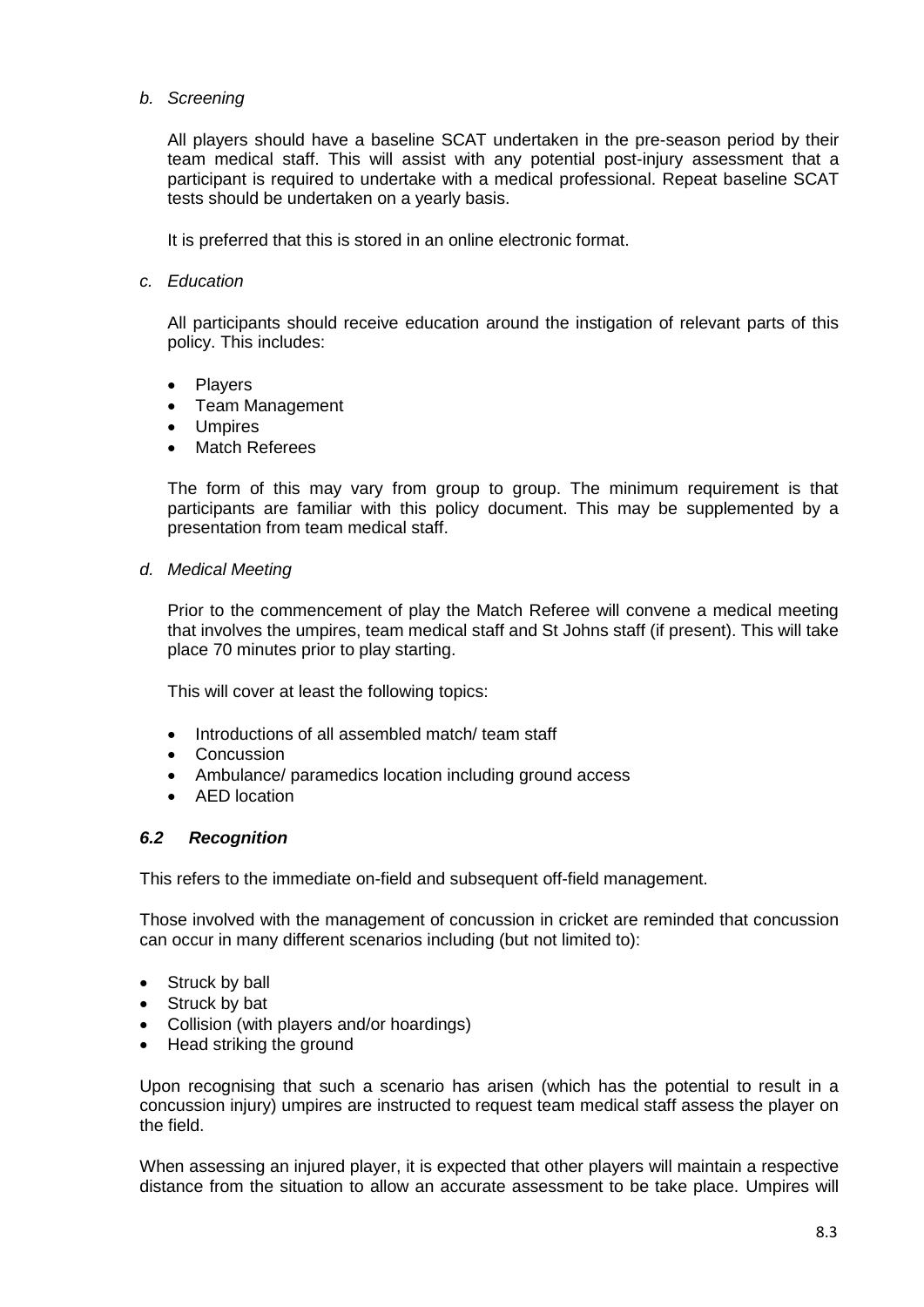assist team medical staff undertaking the assessment by removing non-injured players from the immediate vicinity of the assessment.

If required and present at the ground, team medical staff will signal for paramedic assistance with an injured player by holding both arms (extended) above their head in a crossed position.

Team medical staff will assess the player using the Concussion Recognition Tool.

*(Note: Reference document:* **CONCUSSION RECOGNITION TOOL**)

# *6.3 Removal*

If, in the opinion of the team medical staff, having regard to the results of the CRT, a player requires further assessment they are to be removed from the field of play having been deemed retired hurt.

If no reason for removal is identified the player may continue. Team medical staff are expected to undertake regular review and assessment of the player for at least the subsequent four hours. It is recognised that in some cases a concussion may evolve over time and not be apparent on initial assessment. This should take place in scheduled breaks in the match including change of innings and drinks breaks.

#### *6.4 Referral*

Once removed, a more complete assessment should be undertaken including a SCAT assessment. A comparison should then be made with baseline data if available.

Contact **must** then be made with an appropriately trained doctor for further advice and assistance. In the first instance, it is reasonable that this may be via phone.

Options to contact include:

- An appropriately trained doctor from the team's home MA that the team may have a relationship with (which may or may not be the team local network doctor)
- The network doctor in the MA where the match is being played (the home team medical staff may be able to assist with this)
- The NZC Medical Director

Medical management decisions will depend on the advice provided by the doctor contacted.

A player may not return to the field of play until cleared by the doctor involved. This may take place over the phone or following consultation.

If a doctor cannot be consulted (via phone or in person) the player may not return to play until clearance has been obtained

Alternatively, if at any stage a concussion is confirmed the player must undergo Return to Play management as outlined below.

# *6.5 Recover and Return to Play*

Recovery and Return to Play Management following concussion should be supervised by a medical doctor in conjunction with the team physiotherapist.

Before a player can return to play the following must be completed: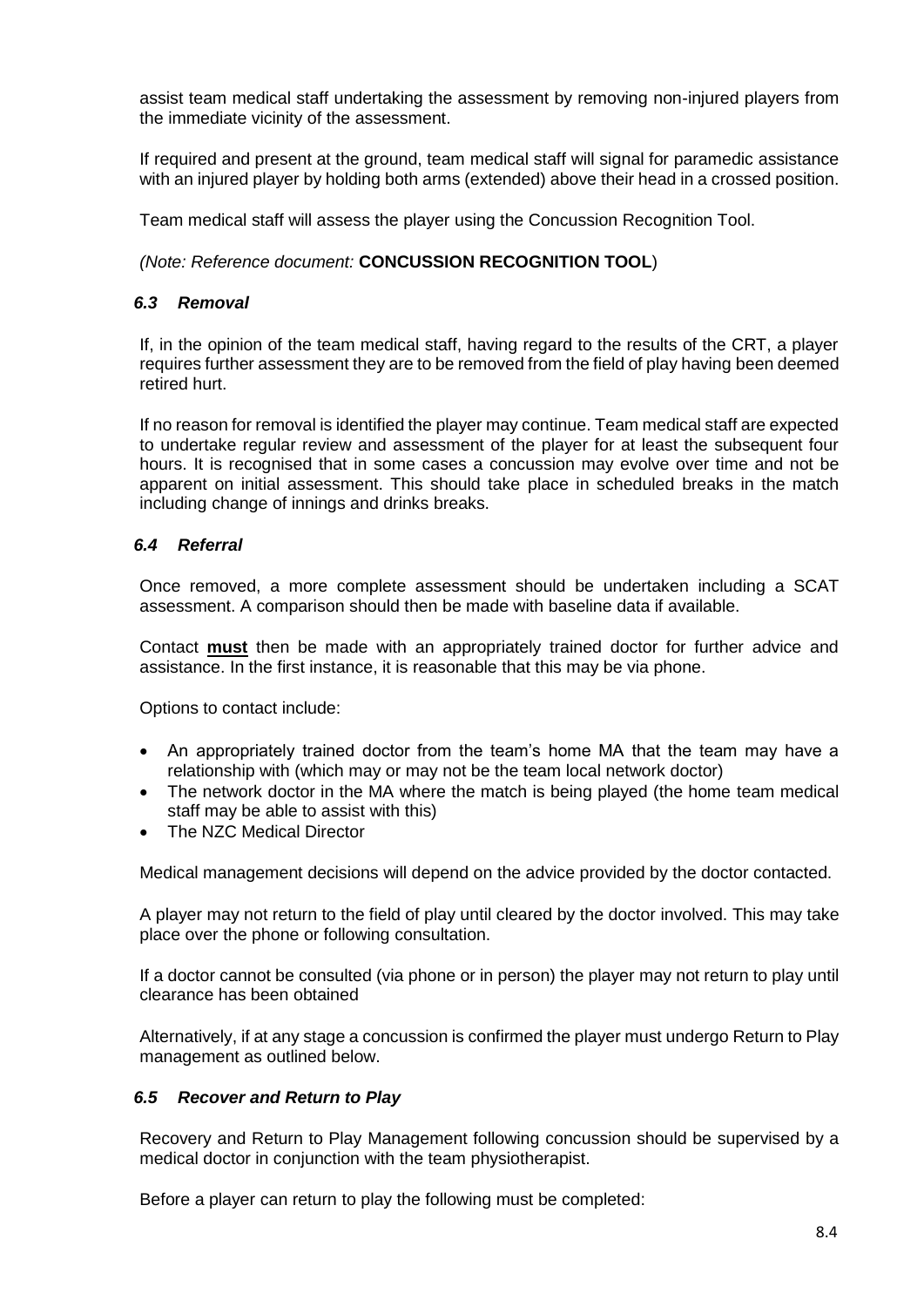- Has been asymptomatic for at least 24 hours
	- The earliest this can start is midnight after the injury has occurred.
	- It does not start from the moment the injury occurs.
- Has completed all stages of a Graduated Return to Play (GRTP) protocol
	- See below for detail around this.
- Has had a post-injury SCAT that has returned to baseline levels
	- This should occur prior to the undertaking of a full training session.
- Has been cleared by the doctor involved once all other requirements have been met.
	- This clearance must be in person
		- If travel has occurred, then another doctor may provide this clearance in person

# *6.6 Graduated Return to Play*

As part of a complete return to play plan a player must undertake graduated return to play protocol.

This includes six stages as outlined here:

- 0 Physical and Mental Rest
- 1 Light activity (less than 70% of Max HR)
- 2 Moderate activity (less than 85% of HR Max)
- 3 Sport specific activity bowling, batting, fielding
- 4 High intensity activity involving both anaerobic activity and sport specific drills
- 5 Available to Return to Play as selected

Each stage is expected to last 24 hours.

No progression can occur past stage 0 until the individual has been asymptomatic for at least 24 hours starting at midnight after the injury has occurred.

No progression should occur from one stage to the next can occur until the previous stage has been successfully completed and the player has remained asymptomatic.

If a player becomes symptomatic they should stop and rest for the remainder of the 24-hour period before recommencing at the previous stage once asymptomatic and no sooner than the following day.

# **7. Long Term Effects**

NZC recognise the increasing concern about the long-term effects of concussion injuries. At present considerable uncertainty remains regarding the links between single and repeated events and long-term neuro-degenerative conditions such as Chronic Traumatic Encephalopathy (CTE).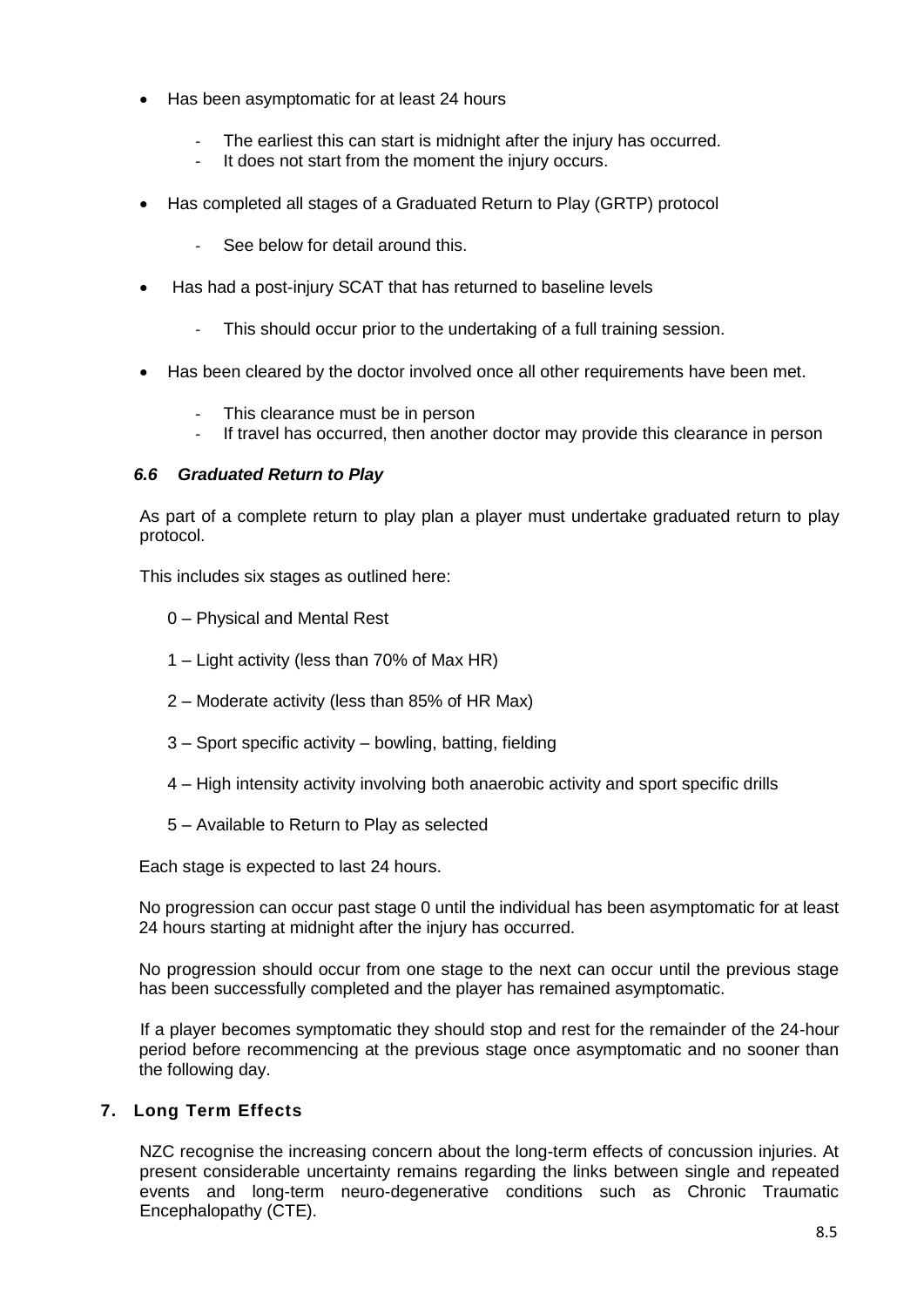Given this uncertainty NZC supports the position of ensuring that all participants are fully recovered before returning to play.

At this time, it does not place any prescribed limits on the number or character of concussions after which time a player will be excluded from play. It may from time to time seek external medical opinion regarding the clinical situation of an individual player and whether it is advisable for them to continue playing.

# **8. On-Going Review**

Additionally, NZC will continue to monitor the body of scientific literature regarding the longterm effects and management of concussion in general.

Accordingly, NZC will undertake from time to time to amend its position regarding this policy on concussion as the scientific literature evolves and dictates.

#### **9. Concussion Management – when medical personnel are not present at the match.**

#### *9.1 Safety equipment*

NZC has adopted a policy concerning the use of helmets that must be followed. It is expected that all players in Major Association (MA) representative teams competing in NZC national tournaments from under 17 and above and all MA representative teams competing in NZC national competitions will comply with the contents of this policy.

#### *(Note: Reference documents:* **NZC HELMET POLICY** and **GUIDELINES TO ACCOMPANY HELMET POLICY**)

# *9.2 Assessment*

-

Should an incident occur such as those described in Clause 6.2 that has the potential to cause concussion (as described in Clause *4*) during a match where no medical staff are present, the primary concern shall be for the welfare of the player. As such the mantra 'if in any doubt, sit them out' shall apply in the broadest sense.

The decision to remove a player from the field shall ultimately rest with the umpires and it is expected that they will have a threshold for such a removal to occur. No on-field testing should be undertaken<sup>1</sup>.

In such a setting, the player concerned shall not be permitted to return to the field of play until concussion has been excluded by a medical doctor and clearance to return has been confirmed by a medical doctor.

 $1$  Umpires are not expected to perform the task(s) of a health professional but are expected to exercise appropriate diligence at all times to ensure a player's welfare is maximised. It is recognised that, from time to time, this approach may result in a player being removed unnecessarily – NZC are cognisant of this and are fully supportive of this approach occurring in the setting of matches where no medical personnel are present.